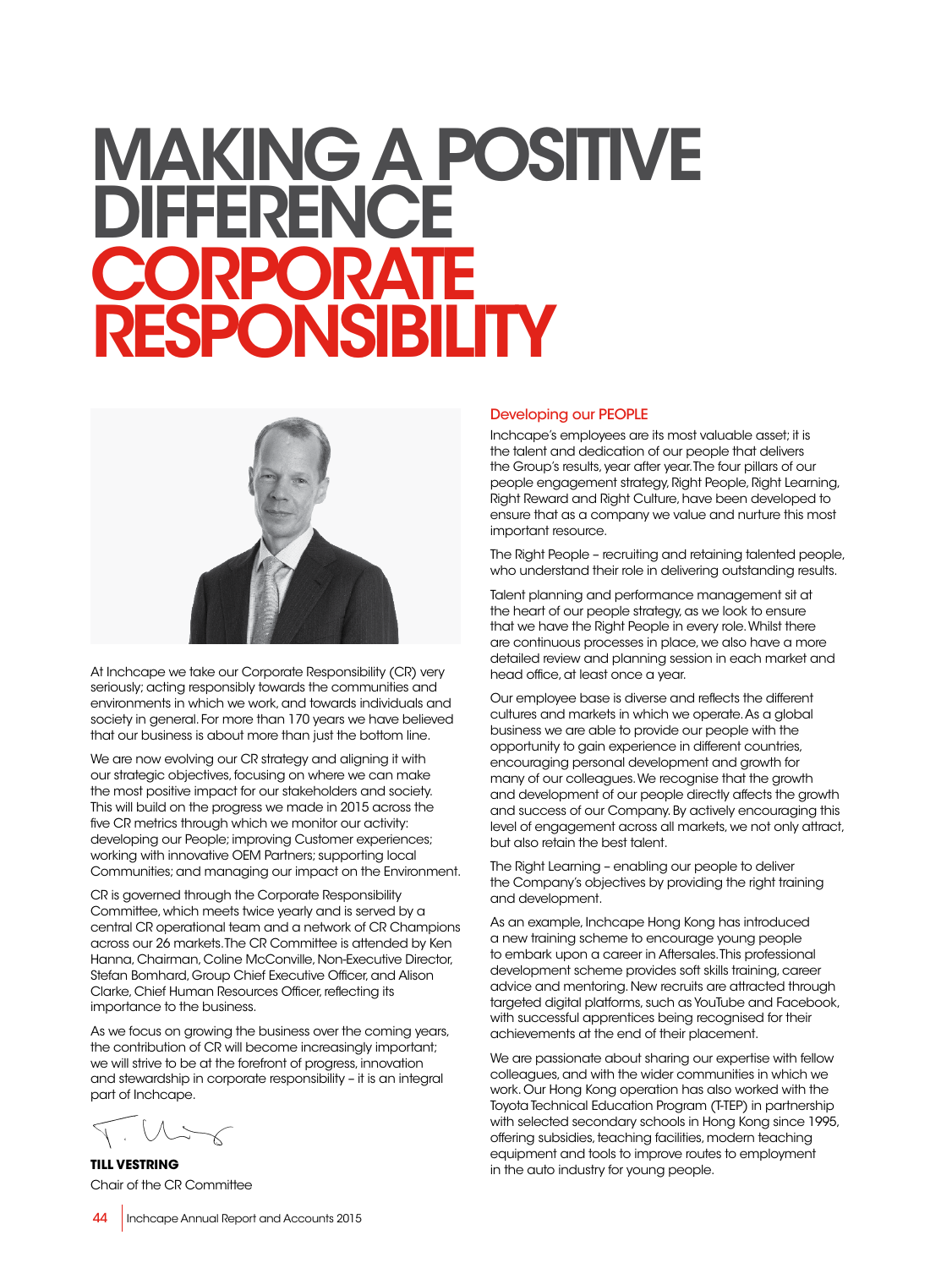The Right Reward – celebrating success and the contribution of our people, at every level, in every market, and ensuring that they are rewarded for their commitment and expertise.

We recognise, celebrate and reward the contribution our people and teams make to deliver our challenging business ambitions.

Our rewards policy recognises excellent personal performance and the special contribution that employees of all levels make to the business. Recognition programmes, such as 'Leading Lights' in our UK Retail business, make it easy to identify and reward precisely those contributions that we, our partners and customers all value so highly.

In addition to market-competitive salaries, we also provide a suite of employee advantages, from discounted car purchase and services, to medical cover and volunteer days. This contributes towards making Inchcape a Right Reward culture.

The Right Culture – creating an exciting and engaging place to work, where people are treated with respect and look forward to making a difference each day.

Communication with our colleagues is maintained through regular multi-channel dialogue, enabling a flow of information via a number of channels, disseminated through 'town hall' meetings, line manager briefings, newsletters, our intranet and colleague events.

In our China business, for example, town hall meetings are held to enable all staff to contribute ideas and feedback. Allied to family days, community activities and sports days, this has contributed to 100% participation in staff surveys and constant year-on-year rises in staff engagement. In all we do, we ensure that Inchcape remains a great place to work, with zero tolerance of anti-social activities and bullying.

To support the four pillars of our people strategy, we use individual development plans, talent reviews and succession planning, ensuring that managers are equipped to build, maintain and develop expert teams of professionals in every field. We have run engagement surveys (known as Heartbeat) every year since 2007, which give every employee the opportunity to feed back on their experience as an Inchcape colleague. Line managers use the results of the survey to create action plans that respond to challenges and improve employee engagement.

We are very proud that Inchcape UK has been named one of The Sunday Times' 'Top 25 Best Companies to Work for' for three consecutive years and in Hong Kong, we have won awards for both Employer of Choice and Employee Engagement.

## Human rights

We embrace, support and respect the human rights of everyone we work with and we comply fully with appropriate human rights legislation in the countries in which we operate. We don't use or accept forced, bonded or involuntary prison or child labour. We only employ people who choose to work freely and respect their rights to equal opportunities and freedom of association.

## Improving CUSTOMER experiences

Across all our markets, we set out to build long-term relationships with our customers and we encourage their feedback in order to continually improve on the experiences they have with us, online, over the phone or in person.

We receive hundreds of complimentary letters, emails and calls from customers each year and feature one every week in our 'Voice of the Customer' email which is received by all our employees, across all 26 markets every Monday morning. We were also delighted to receive several awards in 2015 for our Customer focus and very proud that Inchcape Fleet Solutions (IFS) was awarded the ServiceMark Accreditation from the Institute of Customer Service, the UK's professional body for customer service. IFS was awarded in recognition of the work their customer service teams do every day to ensure all customers receive the highest level of customer service; from the moment of enquiry, right through to the delivery of products/services, the provision of Aftersales care and support together with the successful resolution of any issues raised.

In 2015, we carried out over 5,000 mystery shop exercises and conducted over 16,000 customer interviews. This helps us gauge their satisfaction and needs, report on our current performance and pick out examples of extraordinary commitment. Further insights are sourced by tracking data, efficiency and customer trends across our 140 websites.

Around the world, good service is no longer considered a differentiator. It has become a necessity. Our ability to impress customers extends beyond the sale. Wherever they are in the ownership lifecycle, car owners demand constant care.

That's why, in 2015 we kicked off the Connected Customer 1st (CC1) programme which has since become the foundation of our Leading in Customer Experience driver. We developed the programme to build on our insights into the customer journey and create stand-out experiences for our customers in an ever moving omnichannel world. Customer research began in 2015 in several of our markets and will continue in 2016, leveraging our global scale and presence across the globe.

# Working with innovative PARTNERS

As a Retailer and Distributor, we form successful relationships with the best car brands in the world. We aim to share best practice, learning from our OEM partners whilst passing on our own experience and expertise. This example of good corporate responsibility is often measured through the accolades passed on to us by the manufacturers. Sometimes it is the superb example set by an individual that makes all the difference.

In 2015, we were delighted to receive several awards from our OEM partners – testament to the passion our colleagues across the world have for the brands they represent. A few of those awards are listed below. Further details of these and many other accolades, can be found on the Inchcape News section of our website.

- Crown Motors Limited, Inchcape's subsidiary business in Hong Kong, was awarded the prestigious Outstanding Customer Service Award by the Toyota Motor Corporation for the eighth consecutive year and won the Toyota Triple Crown Award for the 24th consecutive year.
- NBT Brunei also won the Toyota Triple Crown Award Customer Service Excellence Award for the 7th consecutive year.
- For the second year running, Inchcape Volvo Musa Motors in Moscow was awarded the title of 'Best Volvo Dealer'.
- Our Lexus Guildford site won Centre of the Year Award for the third time and Porsche Bournemouth won the Total 911 magazine award, having been shortlisted in the category by the publication's readers.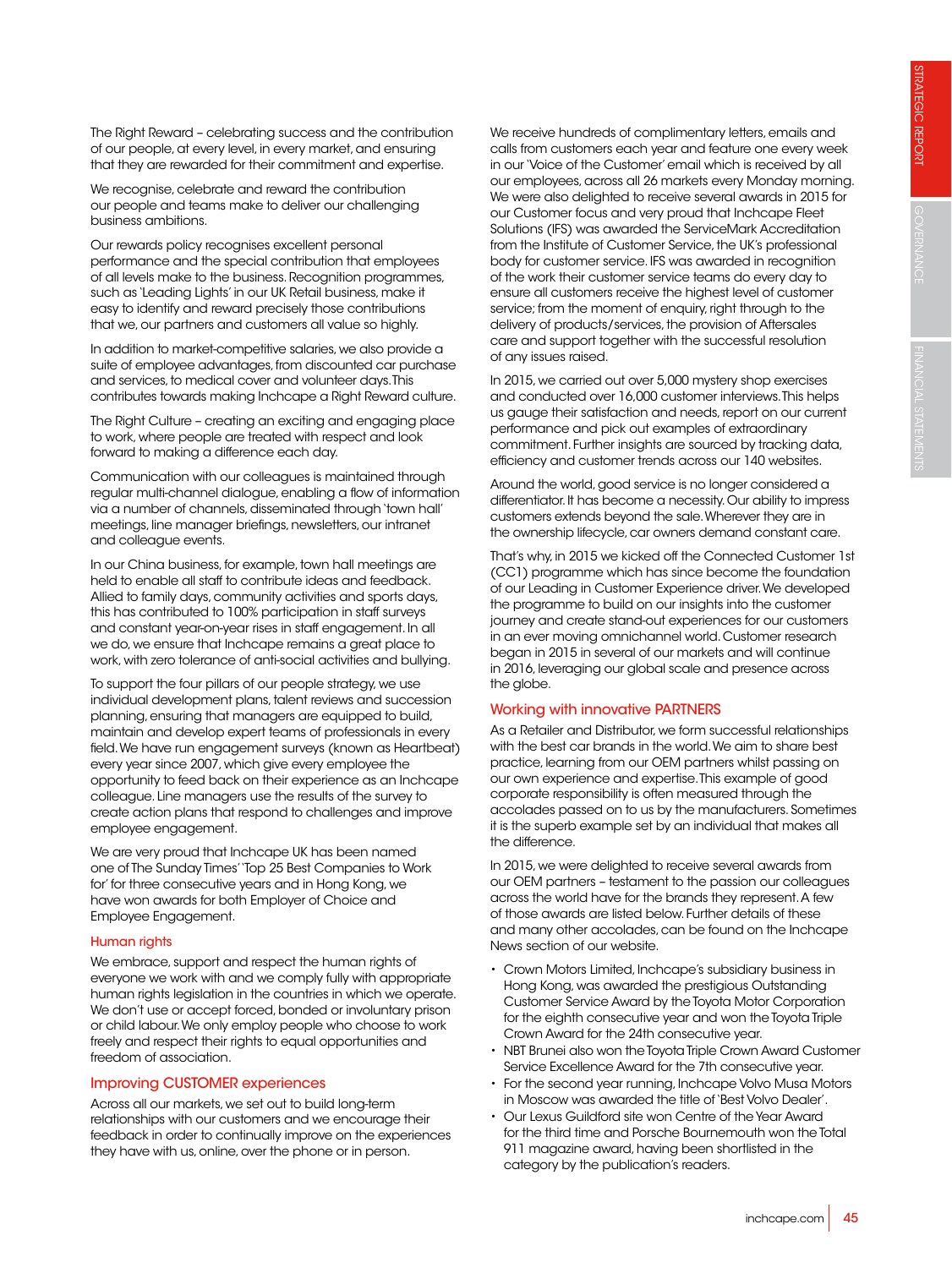• At the 2015 Annual BMW/MINI awards gala, Inchcape Motors Poland was recognised in three categories: F&I Dealer of the Year, BMW Dealer of the Year and MINI Dealer of the Year.

Working with innovative and supportive brand partners allows us to also focus our corporate responsibility on our immediate environment. In September 2015, BMW/MINI in Reading officially unveiled its new centre at a special customer launch event which featured over 400 guests and a host of activities, from driving simulators to a win a car competition. Now the biggest BMW/MINI retail centre in the UK, the innovative new site is spread over three storeys and delivers exceptional levels of customer service and includes a wealth of environmentally friendly features. The building, amongst many other elements, includes: water recycling, solar panels, waste recycling, cycle parking, Bat and Bird boxes, Green Guide rated finishes and energy efficient fittings. BREEAM, the world's longest established method of assessing and certifying the sustainability of buildings, has given the state-of-the art retail centre a rating of 'very good'.

Success is not just about working well with our OEM partners. We have been equally proud of partnerships with regulatory bodies. The Ethiopian Revenues & Customs Authority, for example, made a special award to our MOENCO business for its exemplary Tax and Duty compliance.

#### Supporting local COMMUNITIES

Support for local communities is where we can most clearly demonstrate our positive impact on society. Across 26 markets we aim to think globally but integrate locally, participating actively in the communities in which we operate.

Our approach has always been to encourage our people to support their local communities in the most appropriate way. This employee centric approach ensures that the people with the best local insight can direct how the Company makes its contribution and we have highlighted some of the work that we have been undertaking in our communities in this report.

#### CASE STUDY

#### Rock climbing with the Singapore Children's Society

In December 2015, colleagues from Inchcape Singapore embarked on an activity to add a little joy to the lives of under-privileged children from the Singapore Children's Society.

Inchcape Singapore have supported the Singapore Children's Society over many years and last year decided to fulfil the children's Christmas wish with a rock-climbing activity. To kick start the event, Mr. Victor Tan, Director of Infrastructure Development and Facilities, welcomed the children and presented a cheque of SIN\$1,000 to the Singapore Children's Society. The rock climbing activity was a memorable event and a wonderful day for everyone present.



## Mother and Child Rehabilitation Centre in Ethiopia

Inchcape has supported the Mother and Child Rehabilitation Centre (MCRC) in Ethiopia since 2002. This amazing charity, run by Jutta de Muynck, the wife of Chris de Muynck, Managing Director of our Ethiopian business, takes in disadvantaged children from Addis Ababa and beyond, providing food, shelter, education, medical care and therapy for the children and their parents. MCRC aims to help them recover from past traumas and equip them through employment and personal training with the means to be independent and successful in the future.





## Atkins Kroll, Care Saipan Fund

The island of Saipan in the Northern Pacific was badly hit by Typhoon Soudelour in August 2015, damaging homes and businesses and leaving the island without water or electricity. An Atkins Kroll (AK) Care Saipan fund was immediately set up with the Inchcape Group donating US\$20,000 to kick off the fundraising efforts,

AK employees' and volunteers worked together to collect, wrap and pack relief supplies for 62 fellow colleagues and their families. Food, cooking fuel, mosquito coils, flashlights, candles, household goods, personal care products, gas containers as well as linens and hand towels were sorted and packed into a 24-foot container.

AK Saipan also provided the charity and the military with additional vehicles and set up a shelter and provided hardship payments for colleagues affected. They provided emergency transport for customers, who also received discounts on car repair bills and advantageous prices on damaged stock.